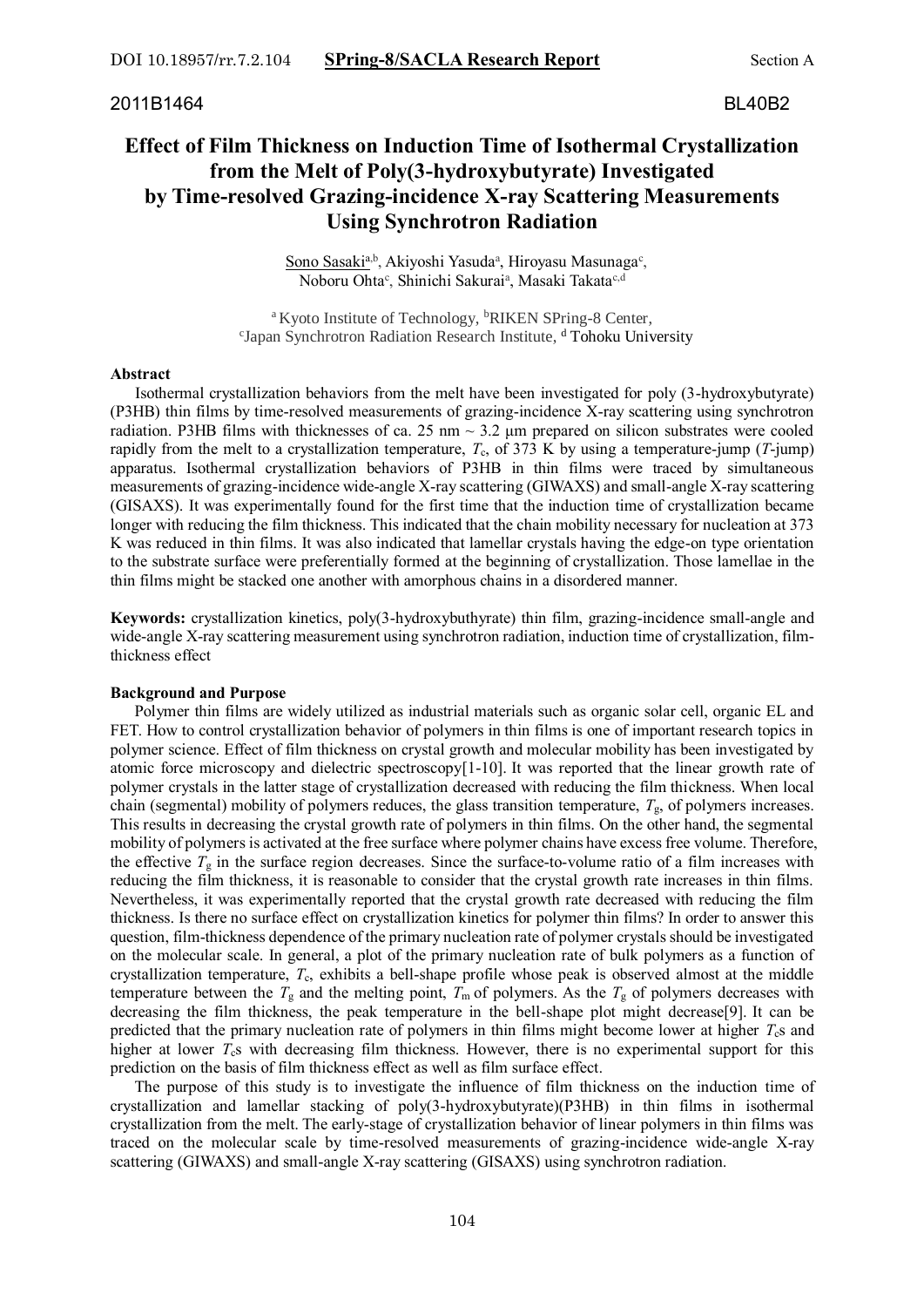#### **Experimental Section**

A sample used in this study was a commercially-available P3HB (Sigma-Aldrich Co., natural origin, Rchirality). The weight-average molecular weight, *M*w, the number-average molecular weight, *M*n, and the degree of polydispersity, *M*<sup>w</sup> / *M*n, are 437k, 262k and 1.67, respectively. Crystal structure of P3HB reported by Yokouchi et al. is orthorhombic with the lattice constants *a*, *b* and *c* of 0.576 nm, 1.32 nm and 0.596 nm (the *c* axis is parallel to the chain axis)[11]. This crystal structure is called the  $\alpha$ -form structure whose crystallographic space group is  $P2_12_12_1$ . Two P3HB chains are packed in the  $\alpha$ -form unit cell and each chain has  $2_1$  helical structure with a monomer conformation of  $(G_2T_2)_2$ . A 0.1 wt% chloroform solution of P3HB was prepared at ca. 334 K under  $N_2$  atmosphere and then it was poured into methanol. As the precipitate was obtained as a purified P3HB, it was separated from the mixed solution of chloroform and methanol by decantation and filtration. The purified P3HB was dried at the ambient temperature. Thermal properties of the purified P3HB were evaluated at a heating rate of 10 K/min by the DSC2920X differential scanning calorimetry (TA Instruments, Inc.).  $T_g$  and  $T_m$  of the P3HB were 276 K and 444 K, respectively.

0.2, 2.0, 4.0 and 5.0 wt% chloroform solutions of the purified P3HB were prepared at 333 K under  $N_2$ atmosphere. Si substrates were cleaned by ultrasonic cleansing in the distilled water, methanol and acetone in order. The diameter and thickness of Si substrates were 7.5 mm and 0.5 mm, respectively. Crystallographic surface of the Si substrate was the cubic (100) plane and its top surface was covered with the native  $SiO<sub>2</sub>$ layer. After a small amount of each solution was dropped onto the Si substrate surface at 293K, the substrate was rotated at a speed of 2000 rpm for 10 s. Film thickness was evaluated by the Nano Scope IIIa atomic force microscope (AFM) (Veeco Instruments Inc.) and/or [Dektak Profilometer](http://www.nanotech.ucsb.edu/index.php?option=com_content&view=article&id=113:dektak-profilometer) (Ulvac Inc.). Vertical resolutions in height measurements by AFM and Dektak were ca. 0.2 nm and 0.5 nm, respectively. The rectangular cantilever probe with a pyramidal tip was used for AFM observations. The probe was made of monolithic silicon with a resonant frequency of ca. 320 kHz (Nano World Co.). The AFM observations were performed in the tapping mode under a constant load of 42 N/m at a scan rate of 20 μm/s. For Dektak profiling, a diamond probe was used and a scan rate was 125 μm/s. The thicknesses evaluated for spin-coated films with 0.2, 2.0, 4.0 and 5.0 wt% chloroform solutions were  $25\pm5$ ,  $210\pm30$ ,  $390\pm60$ , and  $3.2\pm0.6$  µm, respectively.

Time-resolved simultaneous measurements of GIWAXS and GISAXS[12,13] were carried out to trace isothermal crystallization behaviors from the melt of P3HB in thin films. The X-ray refractive index of materials, *n*, is defined as  $n = 1 - \delta + i\beta$ . Here,  $\delta = (\lambda^2 r_e/2\pi)N$  and  $\beta = (\lambda/4\pi)\mu$ . *r<sub>e</sub>* denotes the classical electron radius. *N* denotes the number of electrons per volume and is expressed as  $N = N_A Z \rho M^{-1}$  ( $N_A$ : Avogadro's number,  $N_A$  = 6.022×10<sup>23</sup> mol<sup>-1</sup>, *Z*: the atomic number, *M*: the atomic weight, *ρ*: density, *μ*: the linear absorption coefficient). The *n* of materials is less than 1.0 for X-rays. When a sample is irradiated by the incident X-rays at a grazing angle to the sample surface, *α*i, lower than the critical angle of total reflection of the sample, *α*c, total reflection of the incident X-rays occurs and only evanescent X-rays permeate the sample. The  $\alpha_c$  is



Figure 1. GIWAXS patterns measured for P3HB thin films with thicknesses of  $3.2 \pm 0.60$  µm (a),  $390 \pm 40$ nm (b) and  $25 \pm 5$  nm (c) in isothermal crystallization processes at  $T_c = 373$  K.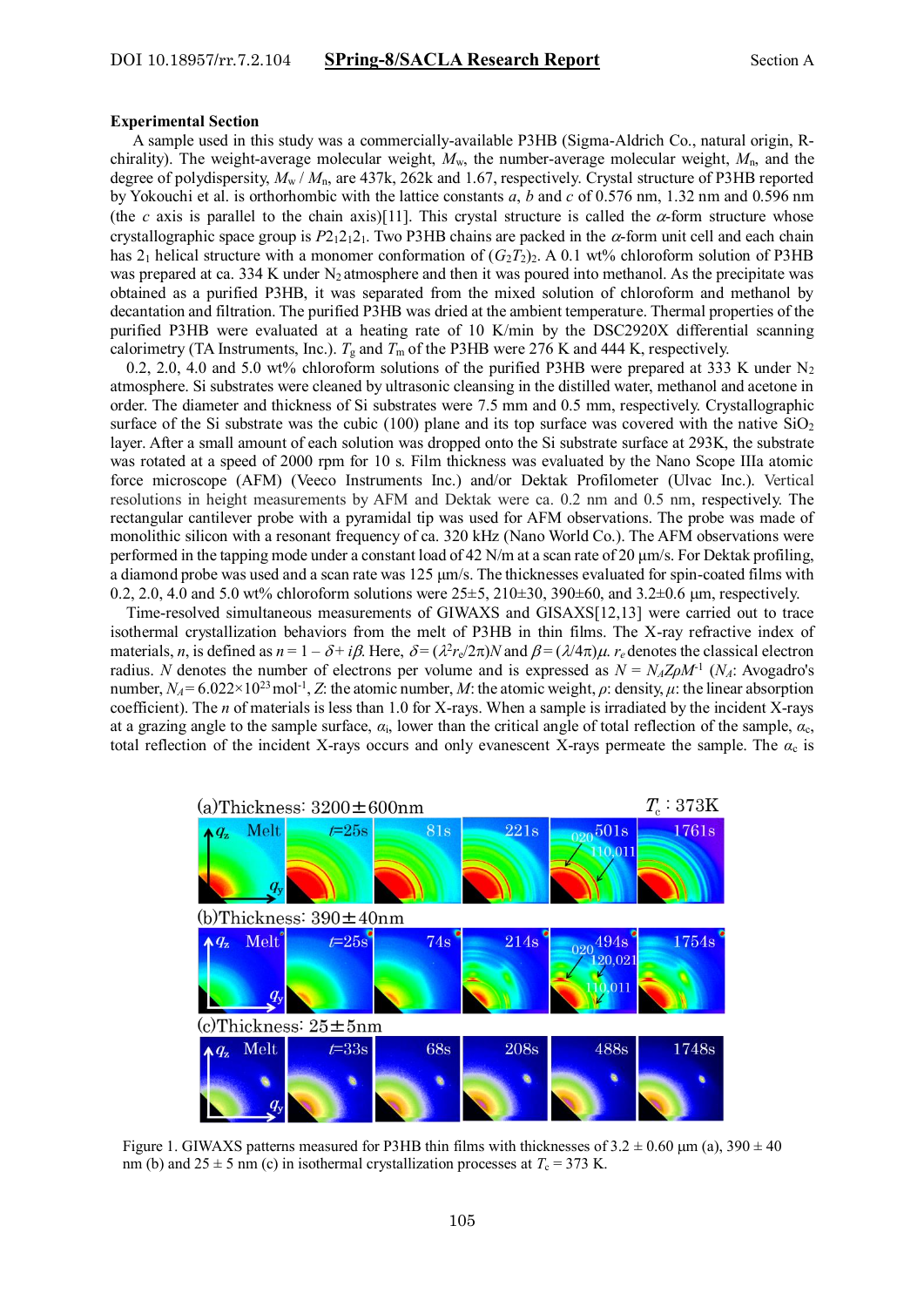expressed as  $\alpha_c = \sqrt{2\delta}$ . When the wavelength of X-rays is 0.10 nm, the  $\alpha_c$  of the P3HB orthorhombic crystal is 0.109 and that of the Si crystal is 0.144 deg. The  $\alpha_i$  in this study was 0.11 deg., at which the direct X-rays penetrate the P3HB thin film and the total reflection of the direct X-rays occurred on the surface of a Si substrate. GIWAXS patterns were measured with a C9728DK-10 flat panel detector (FPD) (Hamamatsu photonics K. K., pixel resolution:  $50 \times 50 \mu m^2$ ). GISAXS patterns were detected with a combination of Image Intensifier (II) (Hamamatsu photonics K. K., pixel resolution:  $106.4 \times 106.4 \mu m^2$ ) and a C4742-98-24E charge coupled device (CCD) detector (Hamamatsu photonics K. K.). The sample-to-detector distances for GIWAXS and GISAXS measurements were 54.6 m and 2196 mm, respectively. A 2100 mm-length vacuum path was placed between the FPD and II+CCD detectors. Standard samples used to determine the sample-to-detector distances in GIWAXS and GISAXS measurements were silicon powder crystals and a dried chicken collagen fiber, respectively. The x, y, and z components of the scattering vector, *q*, in the rectangular coordinate system are defined as  $q_x = (2\pi/\lambda)\cos(\alpha_1)\sin(2\theta_1) - \cos(\alpha_1)$ ,  $q_y = (2\pi/\lambda)\sin(2\theta_1)\cos(\alpha_1)$ , and  $q_z = (2\pi/\lambda)(\sin(\alpha_1) + \sin(\alpha_1))$ . Here, the *x* and *y* coordinates were the horizontal axes, and the *z* coordinate was the vertical axis. The optical plane of the direct X-rays was the *x*-*z* plane. The  $2\theta_f$  and  $\alpha_f$  denote components of the take-off scattering angle in the *x*-*y* plane and along the *z* axis. Time-resolved measurements of GIWAXS and GISAXS using synchrotron radiation were carried out at the BL40B2 beamline. An irradiation time of X-rays per scattering pattern was 1-5 s and an interval time in the sequent measurements was 2-7 s.

A *T*-jump apparatus was designed and assembled for this study. It consists of a sample stage with a diameter of 8 mm and two furnaces, the so-called high- and low-temperature ones. N<sub>2</sub> gas was flown inside of the furnaces for preventing the sample from oxidization. A thin film on a Si substrate on a sample stage was melted at ca. 351 K for 5-10 min by using the high-temperature furnace. By exchanging the high-temperature furnace to the low-temperature furnace at the sample position (by *T*-jump), the thin film was rapidly cooled and kept at  $T_c$ . The isothermal crystallization time, *t*, was set to zero when the sample temperature reached  $T_c$ immediately after *T*-jump. The sample temperature was monitored with thermocouples attached to the film surface. A cooling rate of the sample was ca. 70 K / min in average. Temperature fluctuation of the sample after *T*-jump was ca.  $\pm$  0.4 K.

## **Results and Discussion**

 Figures 1 shows GIWAXS patterns measured for P3HB thin films with thicknesses of  $3.2\pm0.6$  µm,  $390\pm40$  and 25±5 nm in isothermal crystallization processes at 373 K from the melt. At the beginning of GIWAXS measurements, isotropic scattering from the melt of P3HB was measured for all the films. As soon as the T-jump was completed, Debey-Scherrer rings were detected for the 3.2  $\mu$ m-thick film as shown in Figure 1a. In the case of the 390 nm-thick film, Bragg reflections appeared as anisotropic peaks around  $t = ca$ . 74 s as shown in Figure 1b. As the strong anisotropic reflections and weak Debey-Scherrer rings were always detected, it was implied the primary nuclei generated having preferred crystallographic orientation. No reflection was able to be measured for the 25 nm-thick film by  $t = 1768$  s as shown in Figure 1c. Figure 2 shows intensity profiles the GIWAXS patterns in Figure 1. The magnitude of intensity against *q* was obtained by calculating the azimuthal-angle averaged intensity per pixel in the GIWAXS pattern. All the observed peaks in Figures 1a



Figure 2. Intensity profiles of GIWAXS patterns in Figure 1. Thicknesses of the P3HB films were  $3.2 \pm 0.60$  µm (a),  $390 \pm 40$  nm (b) and  $25 \pm 5$  nm (c).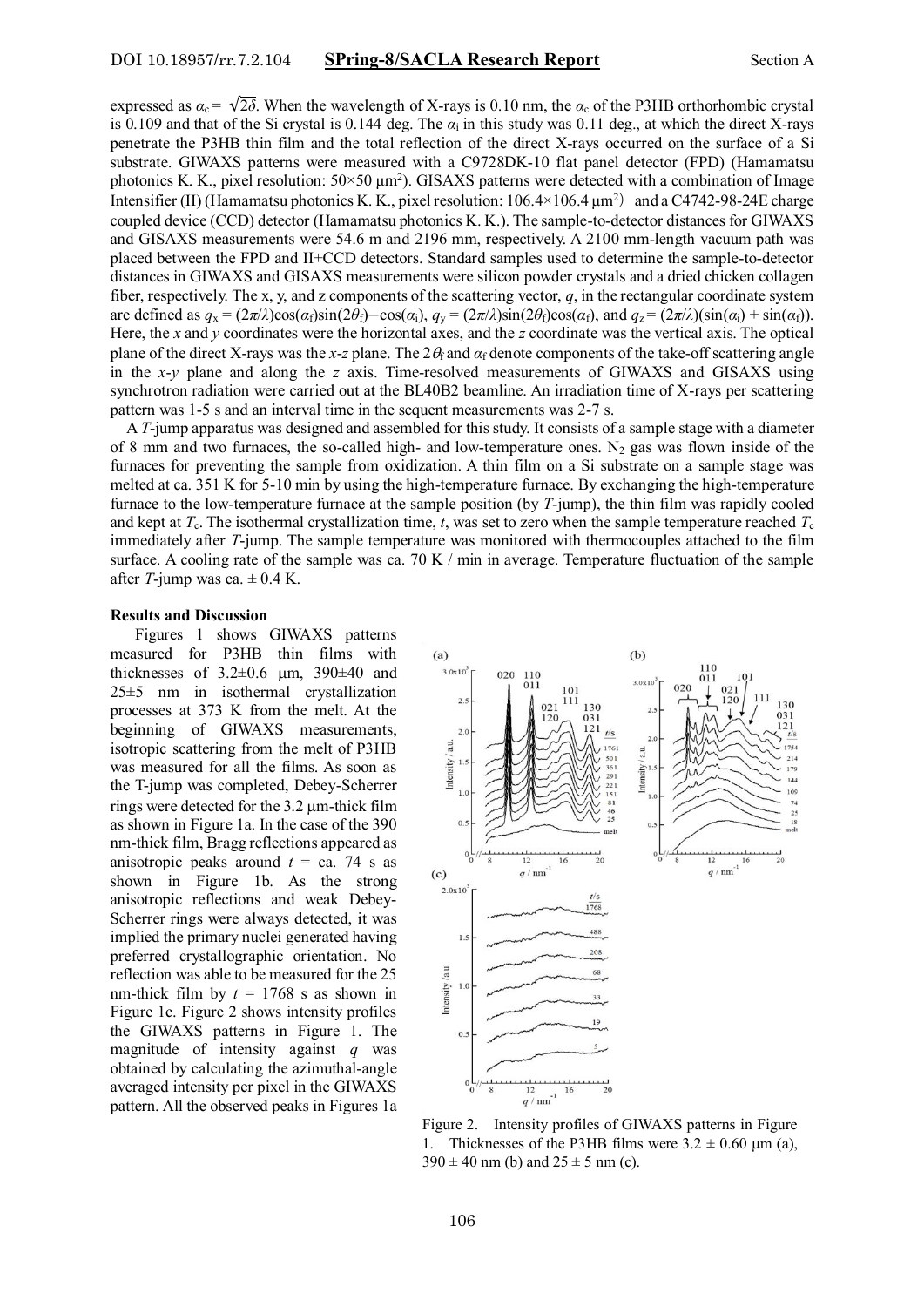and 1b were able to be indexed with the orthorhombic crystal lattice of P3HB. As time elapsed, these reflections increased in intensity. A footprint of the direct X-rays along the optical axis at the sample position was longer than the length of the film. Reflections from the film at different irradiated positions in the footprint were overlapped in GIWAXS patterns. As a result, reflections were observed as broad peaks. From the position of double peaks indexed as the 020 reflection, difference in camera length was estimated. It was found that the magnitude of the camera-length difference between these peaks was almost consistent with the length of the substrate along the optical axis. Therefore, it was considered that the 020 reflection from the slightly-thicker area of the film at the near- and far-edges of the substrate to the detector were observed partly-separated broad peaks as shown in Figure 2b. When the <020> direction is parallel to the crystallographic *b* axis, the crystallographic *c* axis is parallel to the  $q_{xy}$ plane. Therefore, the P3HB chains in the crystal state had a strong tendency to orient parallel to the substrate surface. This means that the edge-on nuclei mainly generated and grew in the 390 nm-thick film of P3HB. Figure 3 shows intensity change of the 020 reflection as a function of *t* for the P3HB thin films with thicknesses of ca. 25, 210, 390 nm and  $3.2 \mu m$ . The time period until the 020 reflection appeared and started to increase in intensity after completion of T-jump  $(t = 0 s)$ was evaluated in Figure 3 as the so-called induction time of crystallization, *t*<sub>crystal</sub>. The *t*crystal evaluated for the films with thicknesses of ca. 210, 390 nm and 3.2 µm was 186, 18 and 4 s, respectively, as indicated with arrows. As the 020 reflection didn't appear for the films with thicknesses of ca. 25 nm, the *t*crystal was unable to be determined in this study.

Figure 4 shows in-plane and out-of-plane intensity profiles of the GISAXS patterns measured for the P3HB thin films with thicknesses of ca.  $3.2 \mu m$  (a), 390 nm (b) and 25 nm (c). The lamellar stacking distance (long period), *L*, was estimated from the peak position of the primary peak. The magnitudes of *L* in the in-plane and out-of-plane directions were ca.7.5 and 7.2 nm for the 3.2 m-thick film, respectively. The magnitudes of *L* in the out-of-plane direction was ca. 7.5 nm for the 390 nm-thick film. There was no peak in the in-plane profiles measured for the



Figure 3. Intensity change of the 020 reflection of the P3HB orthorhombic crystal as a function of isothermal crystallization time, *t,* measured for the P3HB thin films with thicknesses of ca.  $3.2 \mu m$ , 390 nm, 210 nm and 25 nm.



Figure 4. In-plane (left) and out-of plane (right, at  $q_y$ =0.44nm<sup>-1</sup>) intensity profiles of GISAXS patterns measured for P3HB thin films during crystallization at 373 K from the melt. Thicknesses of the films were  $3.2 \pm 0.60$  µm (a),  $390 \pm 40$  nm (b) and  $25 \pm 5$  nm (c).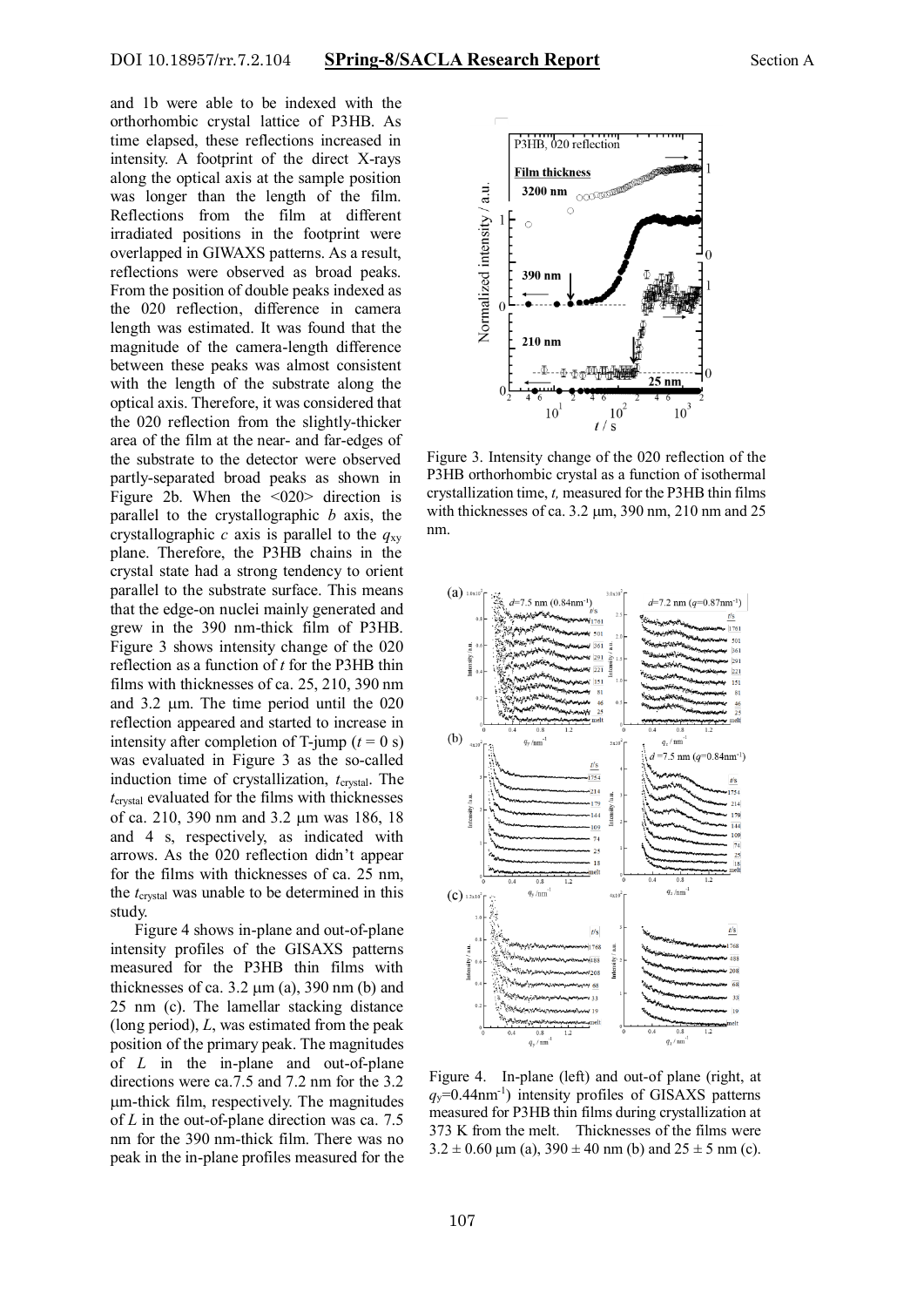390 nm-thick film in Figure 4b. This indicated that formed lamellae were isolated or stacked one another in a disorder manner as shown in Figure 5. No peak was observed in the in-plane and out-of-plane profiles for the 25 nm-thick film in Figure 4c because crystallization didn't occur. The time period until the primary peak appeared and started to increase in intensity after completion of T-jump  $(t = 0 s)$  was evaluated as the induction time of formation of lamellar stacking structure, *t*lamellae. The *t*lamellae evaluated for the P3HB thin films with thicknesses of ca. 390 nm and  $3.2 \mu m$  were 60 and 4 s, respectively. Figure 6 shows film thickness dependencies of the *t*crystal and *t*lamellae. It was experimentally found that *t*crystal became longer with reducing the thickness of P3HB films. This indicates that the primary nucleation rate of P3HB crystals decreased with reducing the film thickness. Segmental mobility of polymer chains may be reduced in the internal part of thin films whose spatial dimensions are apparently reduced. It was reasonable to consider that transportation and alignment of P3HB segments having the order conformation for crystallization might become slower with reducing the film thickness. Here, the number of ordered chain conformation depended on the Boltzmann statistics. Another reason why the primary nucleation rate of P3HB crystals decreased with reducing the film thickness might relate to the surface effect. The primary nucleation rate for polymers against *T*<sup>c</sup> is explained with a bell-shape curve having a peak around the middle temperature between  $T_g$  and *T*m. For P3HB in the bulk, the middle temperature between  $T_g$  and  $T_m$  was ca. 360 K. The  $T_c$  of 373 K in this study was higher than 360 K. If  $T<sub>g</sub>$  of thin films would decrease with reducing the film thickness due to higher molecular mobility of chains in the film surface, the middle temperature between lower  $T_g$  and  $T_m$  would shift to the lower temperature[9]. This suggests that the primary nucleation rate for P3HB at the  $T_c$  of 373 K



Figure 5. Schematic explanation of disordered stacking of the edge-on type P3HB lamellae in the in-plane direction.



Figure 6. Film thickness dependences of the induction time of crystallization (○) evaluated from GIWAXS profiles and lamellar stacking (●) evaluated from GISAXS profiles.

would also decrease with reducing the film thickness. This expectation on correlation between film thickness and the primary nucleation rate was consistent with experimental results in this study. There was a possibility that the chain-confinement effect in the internal part of the film and/or the surface effect on activated segmental mobility of P3HB became evident in terms of the primary nucleation rate. The *t*lamellae became longer with reducing the film thickness. Also, the *t*lamellae evaluated for each film thickness was longer than the *t*crystal. As lamellar stacking occurred after isolated lamella was generated, it was considered that the *t*lamellae in the thin films also depended on the diffusion-limited molecular mobility.

In conclusion, it was experimentally revealed on the molecular scale that the induction time of isothermal crystallization from the melt of P3HB became longer with reducing the film thickness. It was reasonable to consider that the surface effect and/or spatial confinement effect on crystal nucleation became evident in the P3HB thin films. It was also found for the P3HB thinner films that the edge-on lamellar crystals were preferentially formed at the beginning of crystallization and lamellar stacking structure became disordered especially in the in-plane direction.

# **Acknowledgements**

This work was partly supported by Grant-in-Aid for Scientific Research on Innovative Areas (No.2107) of Japan Society for the Promotion of Science (JSPS)*.* The synchrotron radiation experiments were performed at BL40B2 in the SPring-8 with the approval of the Japan Synchrotron Radiation Research Institute (JASRI)